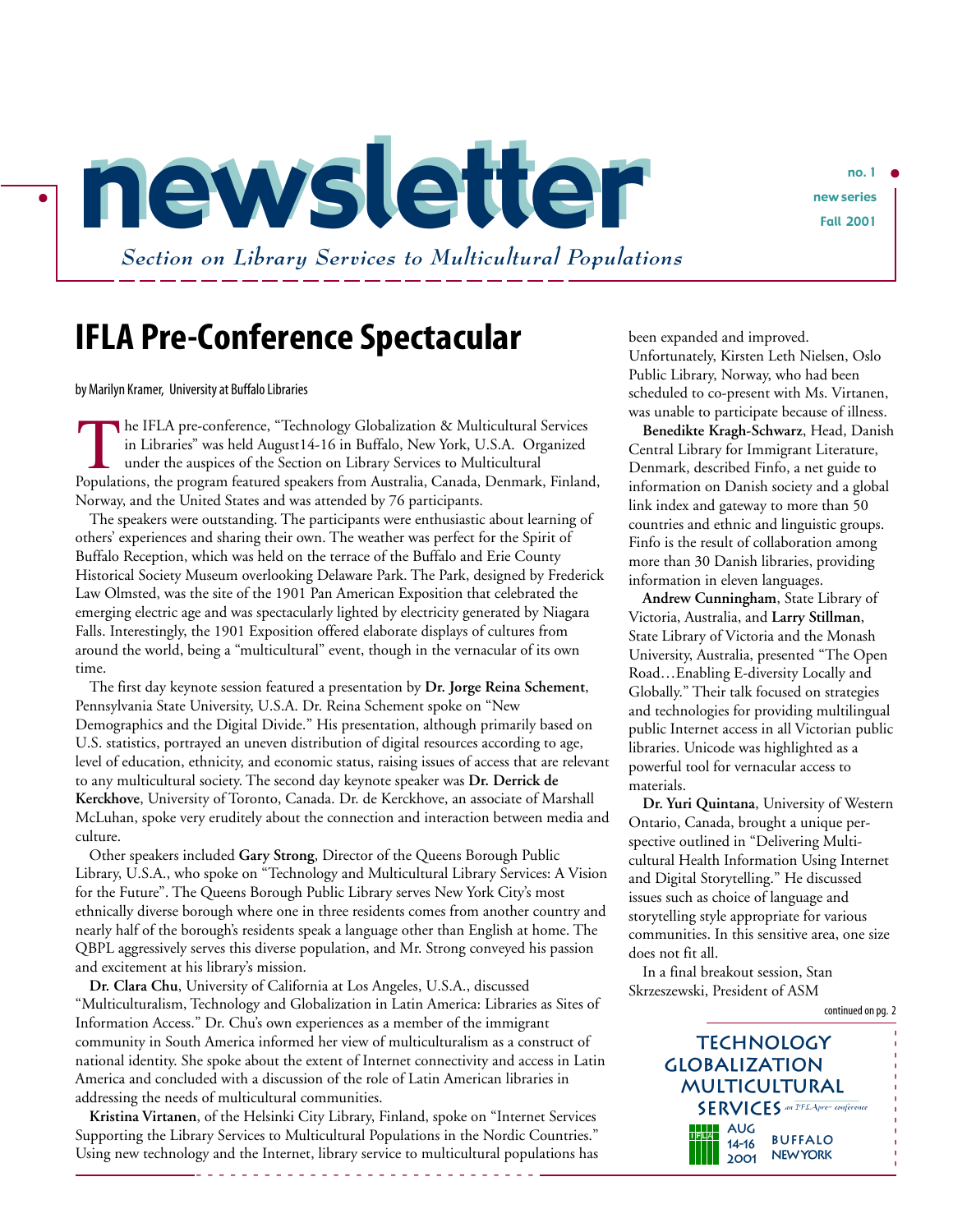

# *Chair's Comments*

Dear IFLA Friends and Colleagues,

October 1st started a new four-year term for the Standing Committee on Library Services to Multicultural Populations. There is a great deal of work to be done during the new term for the 18 member Standing Committee which includes a new Information Officer, Co-Editor, Secretary/ Treasurer and Chair. I would like to especially welcome the newly elected members.

### newsletter *Library Services to Multicultural Populations*

no. 1, new series, Fall 2001

The *Newsletter* is the official publication of the IFLA Section on Library Services to Multicultural Populations. It is published three times per year — Fall, Spring, and Summer.

The *Newsletter* is mailed to all Section members as a benefit of membership. Issues are also available online at the Section's Web site at http://ifla.inist.fr/VII/s32/slsmp.htm.

Articles for publication and or requests for information should be sent to Barbara von Wahlde at bvw@buffalo.edu or Jane Pyper at jpyper@tpl.toronto.on.ca

**Barbara von Wahlde** EDITOR

**Jane Pyper** CO-EDITOR

**Donna Serafin** DESIGN AND LAYOUT



 As the new Chair, I would like to thank everyone who attended the Standing Committee meetings in Boston. It was a great success with 99% of the Section's members attending the meetings and with many observers too. This shows great promise for the future and especially for the work of the next four years. I would like to thank both Barbara von Wahlde and Jane Pyper for volunteering as our new Information Officer and Co-Information Officer respectively. They have done

excellent work in producing this first issue of the Section's *Newsletter*. Also, a thank you to Donna Serafin who has worked very hard doing this excellent layout. Furthermore, I am grateful to all of you who have given me the opportunity to become the Chair of the Section. I am looking forward to working with you.

Kindest regards, Jane Dreisig

# *Merci, Merci!*

On behalf of the Standing Committee, I would like to express our thanks and gratitude to Souad Hubert, Chef de Service Relations Internationales of the Bibliotheque Publique d'Information at the Pompidou Center for all the work she has done for the Section in the last few years. Souad served as Section Chair ending her term in 2001 at the Boston IFLA Conference, and prior to that served as editor of the newsletter. I don't know of any other person having so many connections and good friends all over the world. Her position in the B. P. I. brought her into contact with many and resulted in visits to many national and important public libraries in both the Northern and Southern Hemispheres of the Americas and other countries worldwide. Her knowledge of other libraries and their programs have been invaluable to the committee and made our work increasingly successful.

During her time on the committee, not only did Souad show leadership as the Chair, but also she produced newsletters for the section and instituted revised *Guidelines* for the Library Services to Multicultural Populations Section in several official IFLA languages. She brought dedication, knowledge and experience to the Section . . . and in a French style. We will miss her hard work and guidance, but we have gained her as a special advisor beginning in 2002 so we don't need to say *au revoir* yet. — Jane Dreisig

### continued from pg. 1

Consultants, London, Ont., Canada, led conference participants in crystallizing the important issues and strategies raised by the presentations and discussions. The participants made several recommendations:

- 1. information should be given to ethnic populations in their mother tongue
- 2. global forums for multicultural services should be developed
- 3. training opportunities for librarians in developing countries with multicultural populations should be created
- 4. quick and easy communication enabling librarians to share ideas,

methods and tools is needed

- 5. consumer health information should be a component of multicultural activities
- 6. library work forces should include staff with multicultural backgrounds.

I came away from the conference feeling great pride at being a member of a profession in which the ethos of service to individuals and to the community, defined locally, regionally and globally, is so strong. Goodwill and dedication to the betterment of all people shone clearly through each of the presentations and discussions.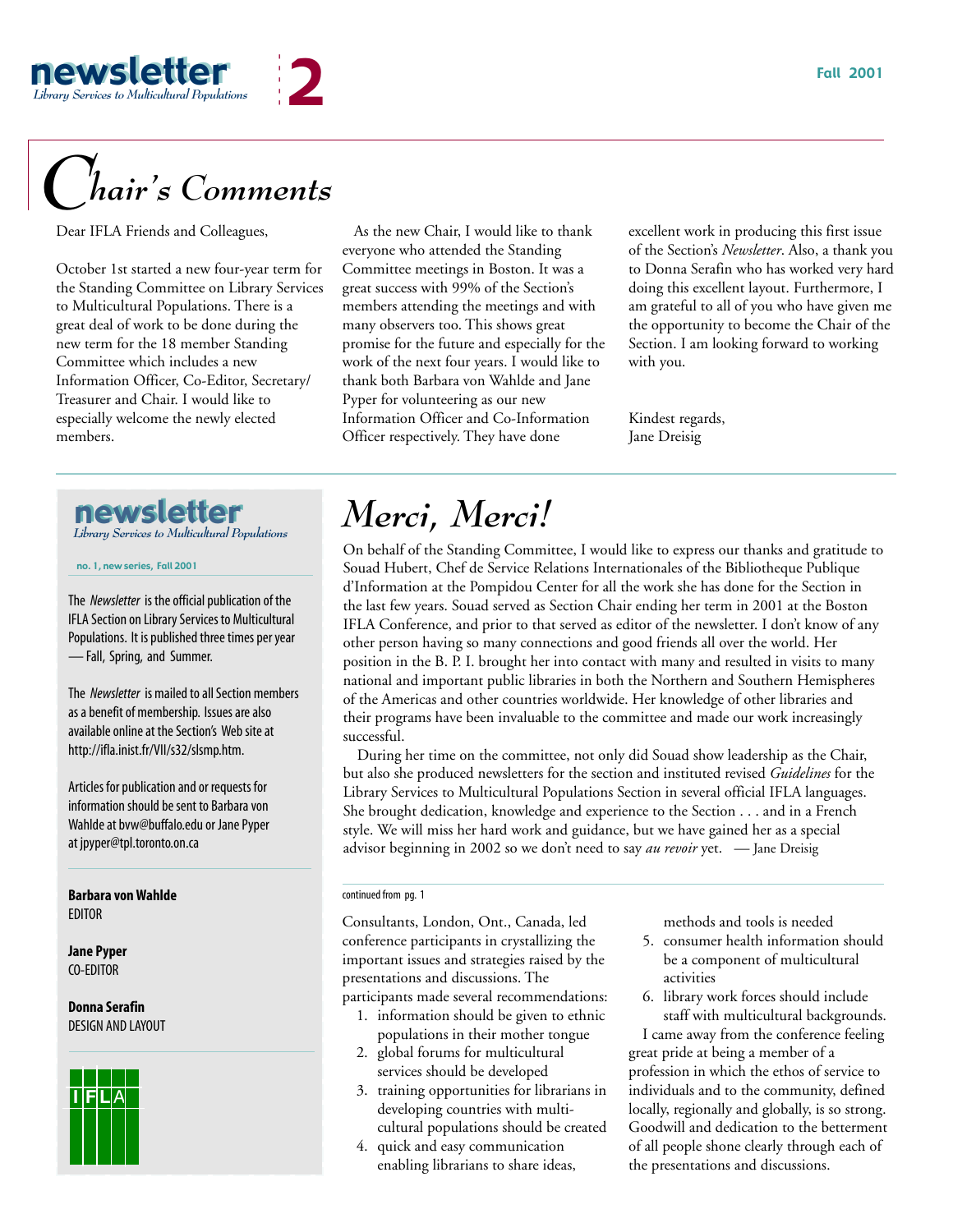# **Boston Conference Workshop a Success**

**by Jane Pyper, Toronto Public Library**

t the IFLA conference held in Boston this summer, the Section presented an interesting dayt the IFLA conference held<br>Boston this summer, the S<br>presented an interesting da<br>long workshop, *Library Services and Resources for Multicultural Populations,* on Thursday, August 23rd. Lucille Thomas, Trustee at the Brooklyn Public Library, USA, organized the session and thanks go to her for assembling such diverse and knowledge-able speakers. Highlights from the session included:

**Lourina K. de Voogd**, Netherlands, spoke about a research study she had conducted in the Lumbok neighborhood of Utrecht. She examined the language attitudes and reading strategies of 12 immigrant families through in-depth interviews and a questionnaire. Her findings were that these families attached great importance to acquiring proficiency in the Dutch language and most had received language instruction fairly quickly after arrival. However, the public library was not identified as an important resource by these families in acquiring language or computer skills or as a source of information for daily living. The local library used these findings to translate research into action and set up "Lumbok Mondial" with computer resources, courses, and collection of specific interest to immigrants.

**Adriana Tandler**, Head, New Americans Program, Queens Borough Public Library, U.S.A. provided an overview of how her library has made a significant commitment to serving immigrants in the very diverse Queens Borough. The New Americans program was funded as a pilot in 1977 and made a permanent part of the Library's operating budget in 1982. There are now 7 full time staff and a collections budget of \$400,000 for other language materials. Adriana outlined the range of services provided including:

- collections in many languages
- a Mail-A-Book Service

• programming in 28 languages on a wide range of topics such as immigration law, starting a small business, or health issues

• WorldLinQ™ (http://www. worldlinq. org), a Web site created by the Library to provide access to electronic information resources in native languages. It was developed partially with funding from the AT&T Corporation.

• Directory of immigrant-serving agencies.

**Fred Gitner,** Assistant Head, New Americans Program, Queens Borough Public Library, U.S.A. discussed how the Library approaches and encourages partnerships in providing service to multicultural communities. He described how they find community partners (through attendance at community fairs, ethnic media, personal contacts, etc.) and the nature of the partnerships. The Library has partnerships in the areas of collections, coping skills programming, and cultural programming. The benefits are the increased awareness of library service among ethnic communities, increased library use, and greater participation and contribution to the community for new immigrants.

**Barbro Ejendal**, Stockholm Public Library, Sweden described the new International Library in Stockholm. This library, situated in the city centre of Stockholm, opened one year ago and has 200,000 books in 120 languages. The three levels of government finance the Library: City (42%), Regional (31%), and State (26%) with a total budget of \$1.4 million US. There are 25 staff and the Library is open 58 hours a week. The goals of the International Library are to develop a media collection in various immigrant languages, supply public libraries in Sweden with media collections and skills, arrange workshops, seminars and conferences, and encourage children's love of reading. As an example of the last goal, the Library purchased the ever-popular Harry Potter

books in 40 languages and provided teachers with guides on the book to use with their classes. The International Library also cooperates in joint projects with other Nordic countries in the acquisition and cataloguing of multilingual material.

**Martin Gomez**, Executive Director, Brooklyn Public Library, U.S.A. also spoke on strategies for meeting the multilingual needs of public library users. The Library established the Multilingual Center in 1997 with private sponsorship. There are 13 full and part-time staff, most of who are fluent in two or more languages. The Multilingual Center functions as a gateway to library resources, a touchstone to home culture and language, and key to social services and a vehicle to system-wide world language service. They have a budget of \$700,000US, which is spent by the Center for all the branches. Since establishing the Center, the Library has expanded multilingual collections by 120,000 items, held over 150 programs, established an e-resource service with links to Internet sites in many languages, established conversation round tables to assist immigrants in building language skills, held health awareness projects, and established extensive community contacts. Future goals include enhancing their Internet directory, expanding their collections and extending community links and services.

**Joyce Ray,** Director, Office of Library Services, Institute of Museum and Library Services, U.S.A. outlined the function of the Institute of Museum and Library Services which is a grant-making agency fostering leadership, innovation and lifetime learning through the support of museums and libraries. She highlighted some of the grant support that has supported libraries in multicultural or multilingual service initiatives, such as funding to the University of Arizona's Knowledge River institute which is designed to attract Native Americans and Hispanics to library training.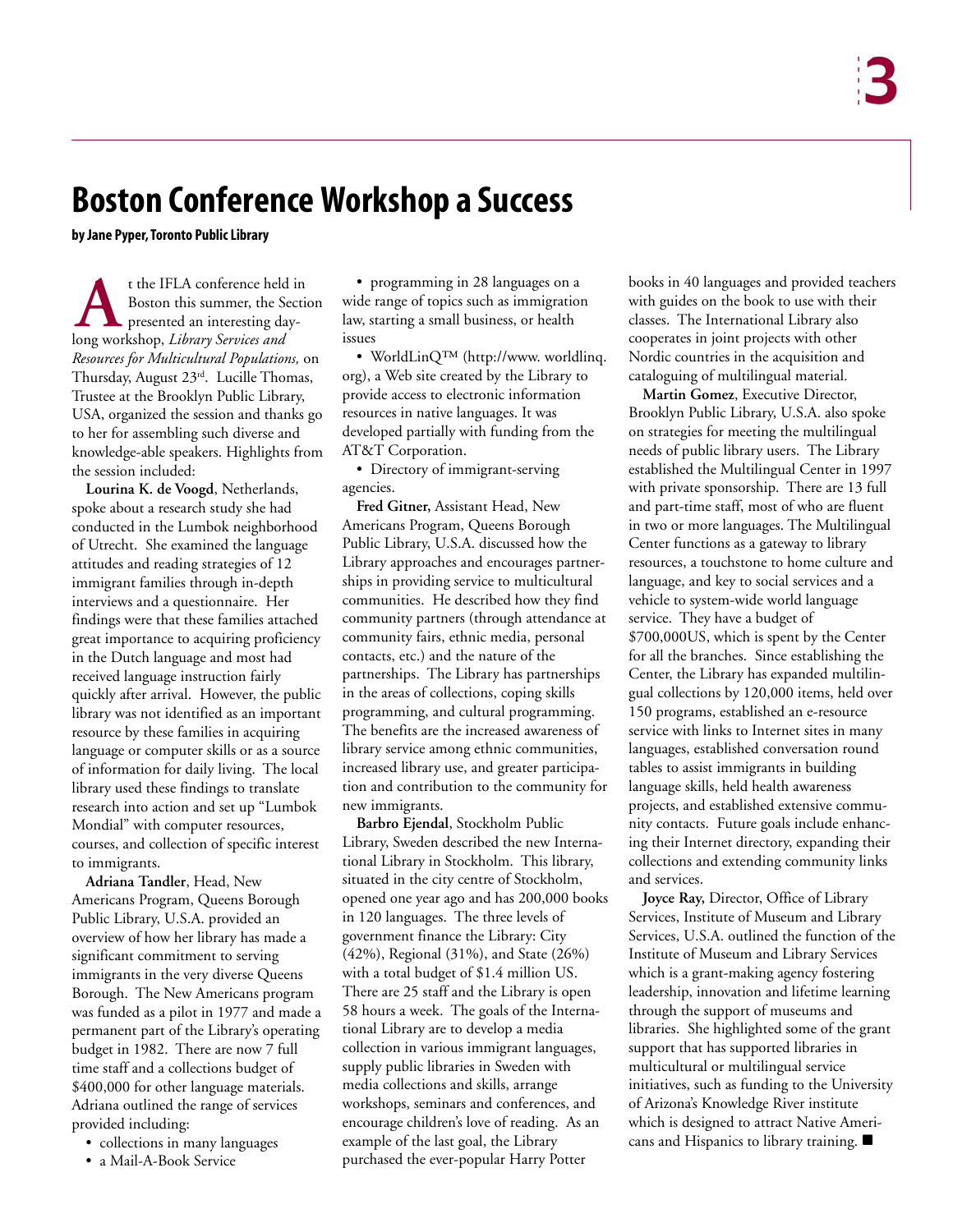

## **Nordic Cooperation Links Libraries Online**

by Benedikte Kragh-Schwarz, Danish Central Library of Immigrant Literature

he four Nordic countries, Finland, Norway, Sweden and Denmark, have a The four Nordic countries, Finland,<br>Norway, Sweden and Denmark, have<br>long tradition of cooperation in the field of library services to ethnic minorities.

The scope and basic principles for the services are quite similar in each country and so also is the organization of the work. In all four countries it is the responsibility of the local public library to serve the local

communities of foreign origin. Likewise in each country, a central library, which is financed by the state, is a resource centre having the national responsibility to support the local libraries through the acquisition of books and other media in the languages of the ethnic minorities. The central library also plays an advisory role in recommending subscriptions to foreign newspapers and magazines and provides timely information about the content, political or religious orientation, the reading level and target groups of particular foreign newspapers and

magazines as well as subscriptions costs and suppliers.

For the past several years, the four central libraries cooperated in establishing a database of foreign newspapers and magazines which was part of the Finnish Web site, Multicultural Libraries. In 2000, the Helsinki Public Library decided not to maintain their portion of the database. At the same time, the Danish Central Library for Immigrant Literature was planning a new portal for news media and invited the three other national

## **Serving Ethnic Minorities in New York State**

by Brigid Calahan, The New York Public Library

ibraries in New York State do an **L** ibraries in New York State do an impressive job serving ethnic minorities. Many librarians strive to respond to changing populations, and happily make efforts to adapt collections and services to meet changing needs. In addition, there has been help available from colleagues. I have been asked to write about one of the sources of that help, the Ethnic Services Round Table of the New York Library Association.

Let's go back, to a point in time 23 years ago, when David Cohen was teaching a pioneering course in multicultural librarianship at Queens College of the City University of New York. Professor Cohen saw the need for a focus on ethnic services in libraries throughout New York State and called upon libraries to develop collections to meet the needs of the diverse populations in their communities. Realizing that practicing librarians may need assistance to meet this challenge, he launched the Ethnic Services Task Force within the New York Library Association, which is the state-level professional association for librarians. Since its value was obvious, the task force soon became a permanent part of the organizational structure of the association as the Ethnic Services Round Table (ESRT). Since its founding in 1982, ESRT has aimed to motivate, educate and assist librarians

working with the full range of ethnic groups.

First, some background on the potpourri of people living in the state. . .

Sixteen of every hundred people in New York State were born in another country, and one or both parents of one-fifth of New York's U.S.-born population was born in other countries. New York City, of course, has been a first home to new immigrants for hundreds of years, and a home for many blacks who moved north in the early and mid-20th century for social and economic reasons. This ethnic mix helps to make New York City a dynamic and culturally-rich place to live. The rest of the state, from Niagara Falls in the western part of the state, along the Canadian border to the north, and throughout the rolling hills of central New York, has been populated by mostly those of European descent who have deep roots in this country. And there are many Native Americans (American Indians), with even deeper roots, and groups like French Canadians that we don't see as often in New York City. The "Great Migration" of African-Americans to the north brought more diversity, particularly to New York's great cities such as Albany, Buffalo, Rochester and Syracuse. In recent decades, Puerto Ricans (who are U.S. citizens), migrant workers, often from Mexico and Central America, and refugees from around

the globe have altered the racial and ethnic composition of the state as a whole. Descendants of immigrants from longestablished ethnic groups such as Dutch, Irish, German and Italian express interest in their own ethnic heritage, especially when they see celebration of cultures of other, more recently-arrived, groups.

Librarians can help one another respond to the needs and desires of the full range of their patrons. The Ethnic Services Round Table's purpose is to: ". . .share information on ethnic services through a cooperative network; develop and promote collections; design services for ethnic groups; and provide up-to-date funding information . . ." (ESRT Bylaws, Article II). How do they accomplish this?

*Programs:* At the New York Library Association's annual fall conference, ESRT has sponsored over 30 programs on topics such as:

• How to present library programs to celebrate various cultures

• How to develop and enhance collections in other languages and for ESL students

• Funding sources for multicultural services

• Experiences of librarians from other countries working in the U.S.

*Meetings:* Between three and five meetings each year bring members together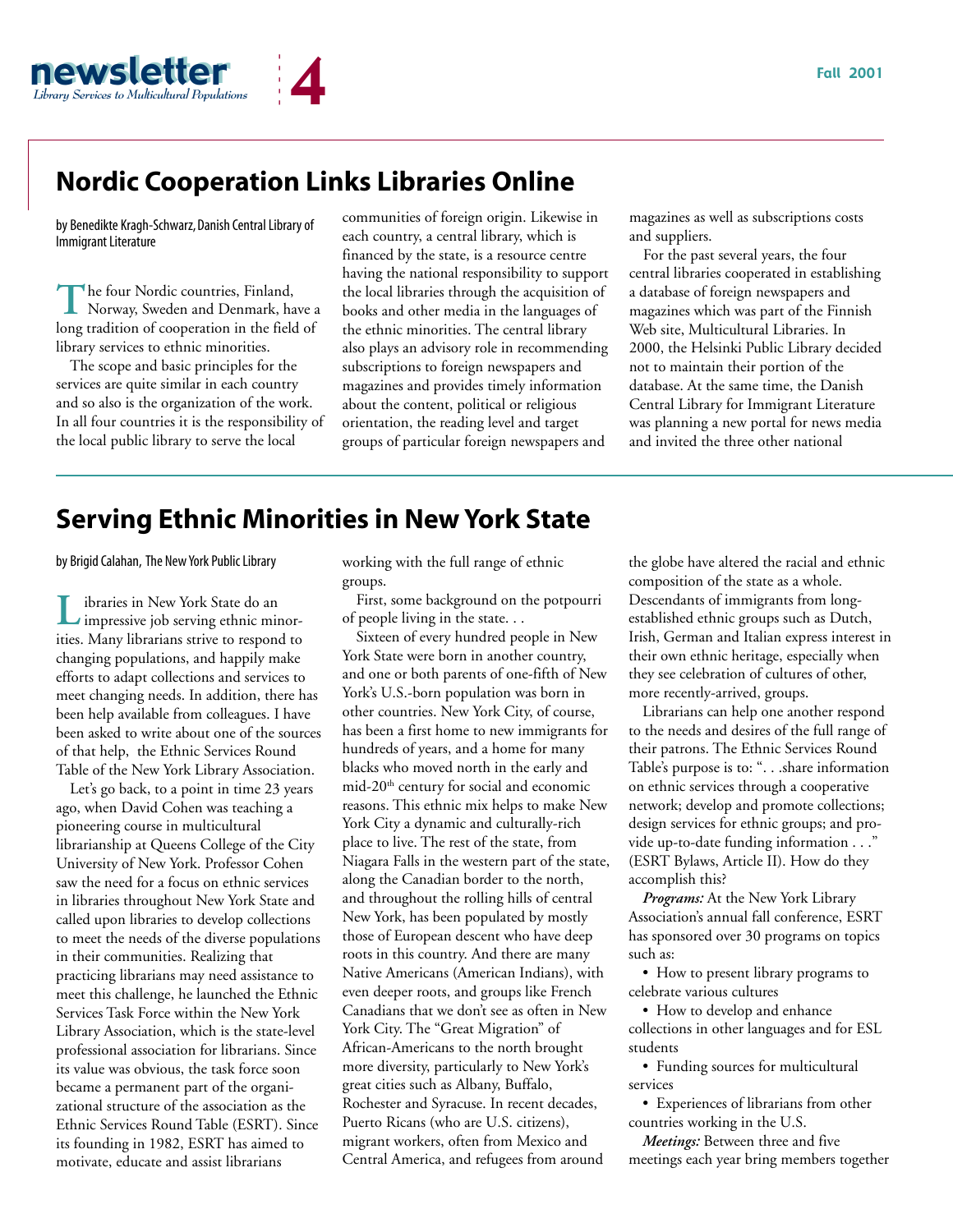centres to participate in establishing and maintaining a Nordic database of annotated newspapers and magazines.

With the valuable participation of our Nordic colleagues, a prototype of the database was developed in 2001 and will be tested within the next few months with a small number of sample records. Tentative plans call for the database to become available on the Internet by May  $1<sup>st</sup>$ , 2002.

The Nordic aspect of the portal means that it will be possible for each country to create its own national interface in the national language and that fields such as

to share and plan throughout the year. Several of these have been held in locations with ESRT-related interest and have incorporated a tour and/or lecture. For instance, recent meetings have been at the Institute of Indian Culture, N.Y.C.; Irish American Heritage Museum Office, Buffalo; Schomburg Center for Research in Black Culture, N.Y.C.; and several Native American sites including the Seneca Nation Library and the Iroquois Indian Museum near Albany.

*Multicultural Award:* Each year the round table chooses a member who has demonstrated "outstanding achievement, advocacy and leadership in serving the community in the areas of collection development, outreach services and developing creative multicultural materials and programs." The award, which is given at the annual NYLA conference, consists of a citation and a generous gift certificate contributed by Routledge, Inc.—Taylor & Francis Group Publishers.

*Publications:* The **newsletter**, *Expand Your World*, issued twice a year, keeps members up to date on all official round table business, introduces award winners and other movers and shakers in ESRT's world, provides a forum for self-expression and gives background on many subjects of interest to ESRT members. Recent issues have included articles on the 2001 IFLA Satellite Conference on Technology, Globalization and Technology, the Pura

subject/keywords, language, and country will be searchable in all four languages and English. The records are linked together so that searches done in any language will present all records regardless of language. The content description of each title will also be multilingual.

The news media portal will include a circulation service of more specialized periodicals for the Danish public libraries. A small number of libraries can "share" a subscription and the service will facilitate the circulation of the issues between the libraries. It will also include an electronic

# **Around the World**

Belpre Award (given for an outstanding Latino-themed children's book), elements of a good translation, international book fairs, and the Sister Library program.

Over 20 **bibliographies**, some of which are technically filmographies or webliographies, to aid in collection development, have been compiled by ESRT members. These have included books written in a wide range of languages (Bengali, Russian, Haitian Creole, etc.); books written in English (*Native American Art*; *Multiethnic Literature: A Selection of 20th Century Writings*; and *Books by Caribbean Authors*) and films in other languages with English subtitles. Several of these are available through ESRT's Web site (see below).

ESRT's most ambitious publication to date, the **book** *Bridging Cultures: Ethnic Services in the Libraries of New York State*, was published by NYLA/ESRT in October 2001. It features 36 essays written by librarians who describe ethnic library programs and collections throughout the state.

*Special Events:* In 1999, ESRT wanted to do something special at the annual conference in Buffalo. Homa Naficy, our president that year, was able to secure foundation funding which allowed us to rent space in the exhibit hall to present an exciting two-day "Multicultural Expo." On

mail function which automatically informs registered users when a new issue is available in the local library. Another service for the ethnic minorities is a directory to the collections of newspapers and magazines in all Danish libraries. This directory enables users to easily locate their preferred newspapers.



the first day, ESRT members demonstrated games from around the world, and played them with anyone who cared to try! (The Games session is described in the book *Bridging Cultures*, if you want more information.) The second day, poster sessions gave librarians from throughout the state the opportunity to share successful ethnic program information and handouts. Over 100 ESRT members participated in the Expo in various ways.

*The most important part:* Of course, our **members** are key to the smooth functioning of ESRT and the reason we exist. We know that a strong membership base is how we can achieve our purpose of increasing and enhancing ethnic library services. A focus has been placed on attracting new members to increase energy, broaden results, and bring as wide as possible a range of experiences and voices. Colleagues from all parts of the state have met with us and contributed in so many ways. This is what provides the wind under ESRT's wings!

I hope these reflections on ESRT's history and activities have been useful to you, and that they might encourage you as a professional in some way. The enthusiastic teamwork of those associated with the round table has made it a pleasure for me to work with this group for the last several years. If you would like more information about ESRT, take a look at our Web page at www.nyla.org/esrt.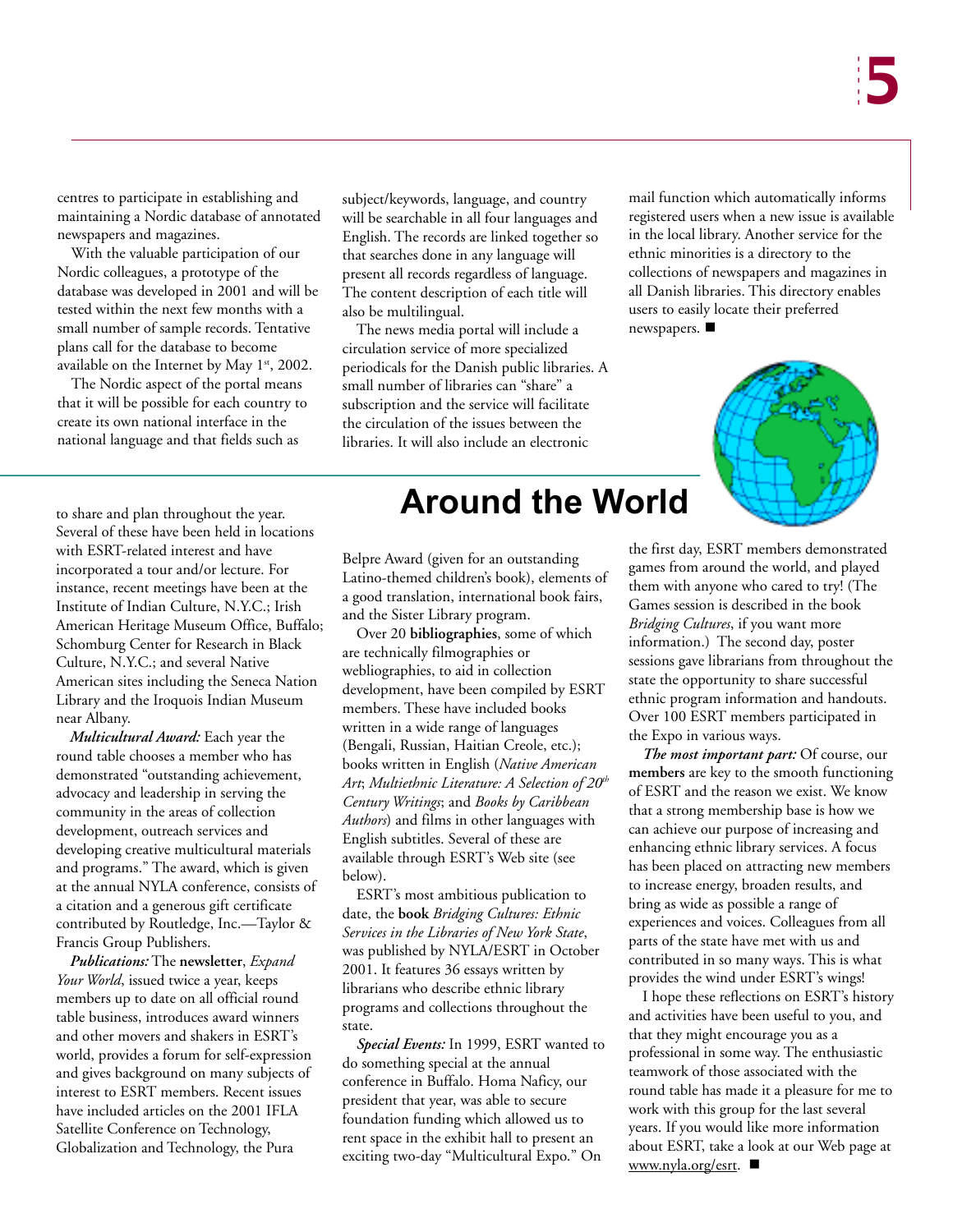Fall 2001



## **Partnerships and Collaborations:**

### *the Toronto Public Library Experience*

by Chryss Mylopoulos, the Toronto Public Library

he Toronto Public Library has been long involved in partnerships with community based The Toronto Public Librar<br>been long involved in pa<br>with community based<br>organizations, immigrant serving organizations, school boards and other institutions which share its vision, mission and philosophy regarding services to newcomers and immigrants. Partnerships have been recognized as a value and have been pursued in this area of service in various ways. While recognizing partnership as a new value takes time, the experience and the benefits from such an involvement are very encouraging and can be summarized in the following few points:

- sharing and exchanging knowledge
- filling gaps in service
- expanding the scope of service
- having greater impact
- developing single point access
- promoting services
- avoiding duplication of services
- accessing community resources

During difficult budget years, collaboration and partnerships can help address shrinking resources while at the same time maximizing the benefits to the community.

Within the multicultural library services area, the Toronto Public Library is involved in partnerships which focus on:

- immigrant settlement services
- language training
- support services

• facilitating access to information related to newcomer and immigrant needs

One of the most recent and successful partnership was in the area of immigrant settlement services. Funded by Citizenship Immigration Canada, the program, Settlement and Education Partnerships in Toronto (**SEPT),** takes place in the libraries during July and August. The Toronto Public Library sponsors the program and offers its facilities in 15 library locations to the settlement agencies which provide

consultation, information and referral in the immigrant's home language for a few days each week. In a recent evaluation report, the project coordinator wrote that "the libraries were the ideal location for providing this service to newcomers."

The library's collaboration with school boards to provide the space and English as a Secondary Language (ESL) learning resources to the growing community of ESL learners has been established, recognized and promoted by both institutions for many years. Citizenship preparation classes for new Canadians are also provided on a collaborative basis at many locations. At present, the Toronto Public Library has forty ESL and citizenship classes located throughout the libraries.

Social orientation for newcomers and facilitating their participation in the diverse community of Toronto while practicing their English skills has also been another area where the library is developing a partnership with a non-profit organization. The English Conversation Circle (ECC) is a "befriending program that facilitates friendship between individual newcomers and volunteers from the host community". The group is dedicated to assisting newcomers in their adaptation and adjustment period. It is now offered at four library locations.

The "Community Information Database" was another successful project that was based on collaborative efforts of many organizations and the public library. It is a computerized directory available online and accessible through the Toronto Public Libraries' Web site. It provides quick access to information, resources and services in the city of Toronto. It profiles health and social agencies, non-profit and government sponsored public agencies, recreational, cultural and immigrant serving organizations. The database is searchable by organization name, by subject and by keyword. Recently there have been changes and new developments in the maintenance of this database but the fact remains that the database initially was a collaborative product of community information agencies and the library.



## **Multicultural Bridge** *Library Information in your Language*

Robert Pestell, Director of the Public Libraries Division of the State Library of Queensland announced the new multilingual web site that is under development at the State Library. The site, called **Multicultural Bridge: Library Information in your Language**, is available at the following URL: http://www.slq.qld.gov.au/ bridge/HomeFlash/HomeFlash.htm.

The Bridge Web site is designed for Queensland public library staff to assist with the marketing of services to the community. The Web site is still very much in 'development' phase, and Robert reports that library staff have received valuable feedback from the community regarding problems with some of the translations. This is currently being addressed.

Another addition to the web site, based on feedback, will be an 'about' page to explain the purpose and possible uses of the Web site.

If you have the opportunity to provide any feedback or information regarding similar Web sites, please e-mail them to Janet Worden, Community Services Consultant, Public Libraries Division, at j.worden@slq.qld.gov.au.

## **News & Notes**

Adriana Tandler and Souad Hubert, former committee members, are now serving as Special Advisors. Marie Zielinski, former special advisor, has been given Honorary Member status for her untiring years of service and commitment to multicultural issues.

### **Around the World**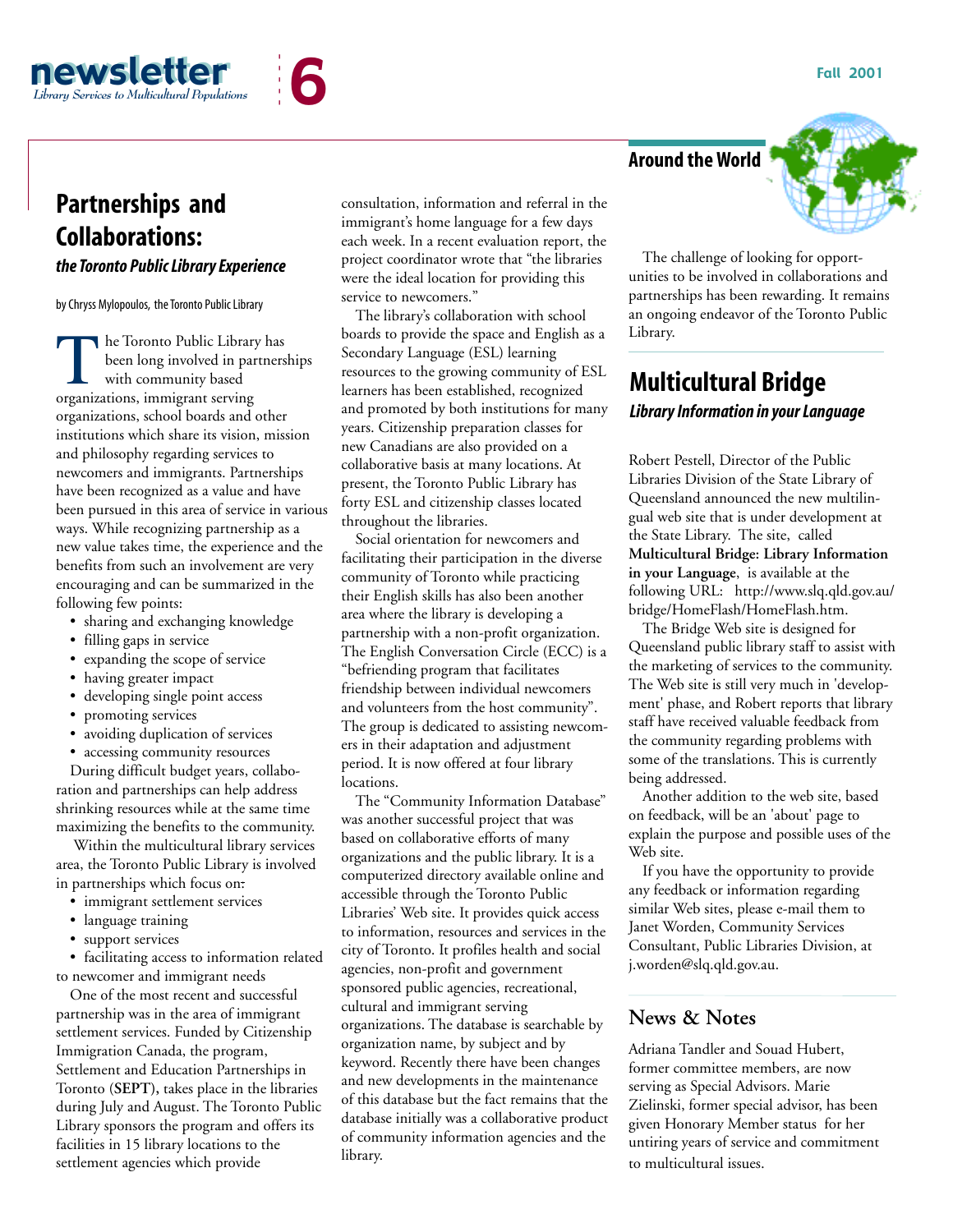# *Editor's Note*

The 2000 United States Census describes how diversity and ethnic groups have grown in the States since the last census. Articles on issues related to race, ethnicity and integration appear regularly in major newspapers. For example, Queens, New York has a population now that is 40% foreign born; this is the highest number since World War I. Recent articles in the *Buffalo News* describe how ethnic groups wanting to move to Canada, tax the social services of Buffalo while they are on their way to crossing the border. Similar experiences are happening in other countries with political and economic refugees.

It is a fact of life that unless a country restricts immigration and services significantly there will be more seeking sanctuary, for a variety of reasons, in developed countries that offer freedom, economic prosperity and a better life.

Libraries, since the 19th century, have served as educators for those who want to advance, assimilate or maintain their own culture and beliefs while experiencing a level of prosperity and freedom unknown in their home countries. The United States public library movement in the 19th century developed to help educate the working man and to provide for learning and advancement generally not made easy in society at that time.

The 20th century movement is linked to similar factors (political asylum, religious freedom, education, a better life for children) but magnified by the impact of technology and a society inundated by information in our time. Globalization of the economy, technology and a population that moves more than ever before, both within a country and between countries, create circumstances that require awareness, sensitivity, cultural and social support, and services that can adapt to needs. Libraries can provide services, technology instruction, education advice and traditional knowledge in the form of books, magazines and newspapers, but

can also introduce the 'new American' to become information savvy in a time when many citizens, who may only know rudimentary English, can gain information only via the Internet. Libraries are a safe haven for many and an active leader in introducing newcomers how to live, educate and better themselves through a wide variety of information resources and services.

Transnational immigrants may want to assimilate but also retain a cultural and religious heritage and language as well. This places a burden on society to welcome them, to integrate them and to respect their cultural backgrounds. As the digital divide is a buzzword in the United States, it is applicable as well in other developed countries. Libraries around the globe have shown leadership since the last century in helping immigrants adapt and understand their circumstances yet retain links to their cultural heritage. If we want useful and productive new citizens as well as "guest workers" in our countries, libraries make very valuable contributions to the socialization of newcomers. The libraries that offer such programs improve their communities and shorten the familiarization time for waves of potential new citizens. In our time, technology can be harnessed to help in this assimilation and to provide support and

information to those eager for knowledge and help. Librarians, with competent technology skills and sensitivity to the needs of an international population, can offer well defined programs geared to multicultural services. The contributions of libraries to the society of the future should not be underrated.

The above thoughts were written before September 11 and in reflection, I realize that as an American, our individual and collective achievements have been tested, yet remain firmly in place. We must gain strength in the knowledge that our fundamental values are still firmly in place. America's libraries are a vital component of this unbreachable foundation. We promote freedom and tolerance by providing access to and preserving information, knowledge and culture. We strive to create multicultural awareness and experiences that enrich and strengthen our communities.

We read and hear many languages in our libraries, and we become acquainted with worldwide cultural traditions that foster a respect for humankind that transcends all borders. Together we strive for the spirit and the humanity to continue our mission and to reaffirm our values to serve all peoples.

-—Barbara von Wahlde

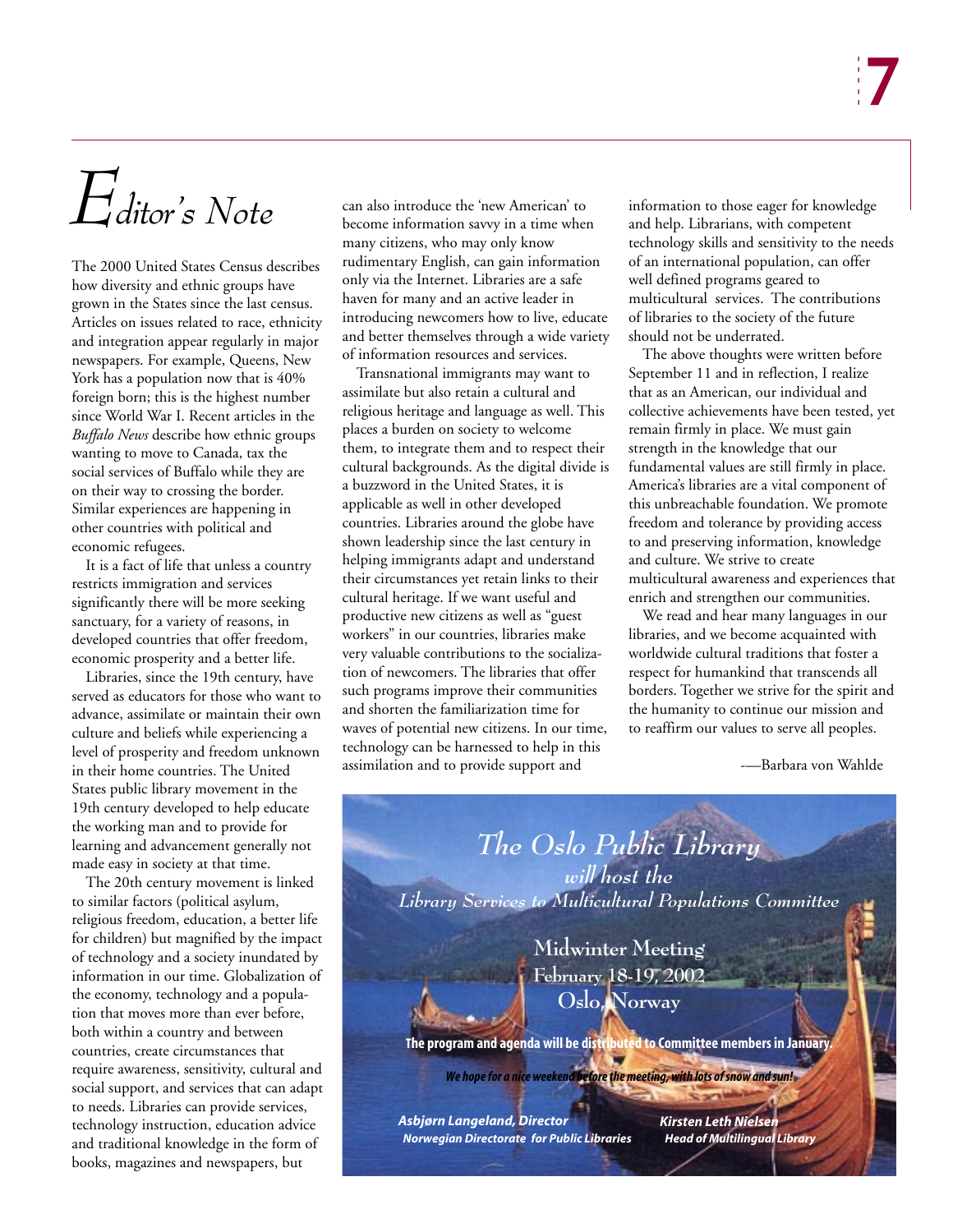





### **Meet the Officers**

**Jane Dreisig** *Chair*

Jane is Head of the Lending Department at Elsinore Public Library in Denmark, a position she has held for the past 19 years. She also served as chair of the Danish Library Committee from 1992-1998. Through her work at the library and at the Danish Library Committee, Jane has focused on working methods and working environments. Jane's special interests include resource sharing and education in the field of librarianship. An active member of IFLA, Jane served on the Danish IFLA 1997 Executive Committee and has served as Secretary/ Treasurer of the Section on Library Services to Multi-cultural Populations from 1999 to 2001. Jane begins her four year term as Chair of the Section.



**Kirsten Leth Nielsen** *Secretary/Treasurer*

Kirsten is Librarian and Head of the Multilingual Library Branch of the Oslo Public Library. Born in Denmark, Kirsten became a Norwegian citizen in 1976 and was educated as a librarian in Oslo in 1977. Before her position as Head of the Multilingual Library, Kirsten worked for several years as a school librarian. An active member of IFLA's Section on Library Services to Multicultural Populations since 1999, Kirsten presented workshops at the IFLA satellite conference in Aarhus, Denmark and participated in the Boston IFLA conference. Kirsten is also a member of the Nordic Librarians Association.



**Barbara von Wahlde** *Information Coordinator*

Barbara has served as Associate Vice President for University Libraries at the University at Buffalo since January 1986. She worked from 1980-1985 at the University of Michigan as Associate Director for Technical Services.

She has been active in the American Library Association (ALA) and New York State library groups and served on the IFLA Standing Committee on Library Services to Multicultural

Populations since 1995. With the help of her committee, colleagues and other regional librarians, she organized the 2001 IFLA satellite meeting in Buffalo on *Technology, Globalization and Multicultural Services in Libraries*. Barbara' s special interests include personnel, staff development, library administration, and diversity and multicultural services.



**Jane Pyper** *Co-Editor*

Jane is Director, Service Planning and Support at the Toronto Public Library. Her current portfolio includes planning, collections, electronic services, and specialized services such as the adult literacy program and home library service. Previously she was Director of Information Technology and Bibliographic Services at the North York Public Library. In addition to membership in IFLA, Jane is a member of the Canadian Library Association, the American Library Association, and is a Council member on the Faculty of Information Studies at the University of Toronto.

Jane holds a Masters in Library Science from the University of Western Ontario, Canada and is currently pursuing her Diploma in Public Administration.

Join your colleagues for a week of workshops, sharing and networking at the 68th IFLA General Conference



## *Coming soon . . .*

an updated and more informative Web site. Visit the site for Section news and information at **http://ifla.inist.fr/Vll/s32/slsmp.htm**



# *The Bookshelf*

**Bridging Cultures: Ethnic Services in the Libraries of New York State.** Editors Irma Kuharets, Brigid Cahalan, Fred Gitner (Albany, NY, 2001, ca.160 p., ills.) \$24.95 USD ISBN 0-931658-48-9

A collection of thirty-six essays written by librarians focusing on the topic of multicultural services. Authors share their first-hand experiences in serving African-Americans, Native Americans, as well as Spanish-speaking, Chinese, Khmer, Russian, and other communities in our state. Written in various styles, from warmly personal to more formal, these essays describe library programs and services to children, young adults and adults, as well as achievements in information technology and outreach services. The articles, some of which give fascinating historical perspectives, can inspire and guide library staff in serving ethnic populations. This publication is appropriate for professional collections, library schools, and any conscientious librarian seeking to improve library services to multicultural communities.

Order information is available at the New York Library Association's Web site at www.nyla.org/office/pub.html.